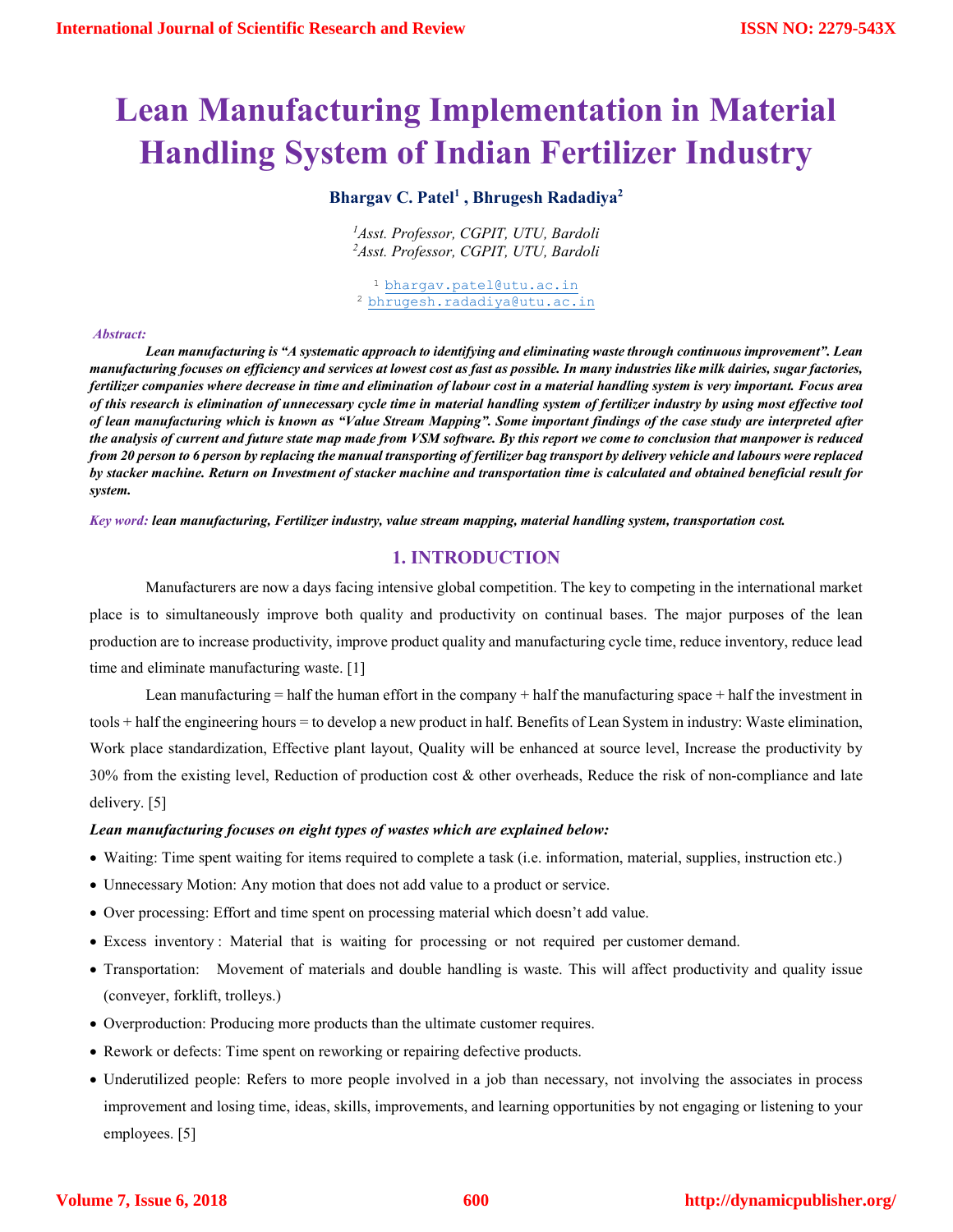Tools of lean manufacturing are Scheduling, Value stream mapping, Talk time, 5S's, Kanban, Kaizen, TPM (Total productive maintenance), Flow manufacturing, Just-in-time (JIT), Total Quality Management (TQM), Jidoka

## *1.2 Value Stream Mapping (VSM)*

Value Stream Mapping is define that it is the process of mapping the material and information flows required to co-



**Fig.1. Steps of Value Stream Mapping (VSM) [8]**

ordinate the activities perform by the manufacturers, suppliers and distributers to deliver products to customers. Value Stream Mapping is used to illustrate the flow and relationship between work processes. A key component of VSM is differentiating value adding activities from non-value adding activities. Reducing or eliminating no-value adding activities is of paramount importance and a principal goal of lean manufacturing. A current state map (CSM) is drawn by cross functional, multi-disciplined team to document how thinks actually operate. Then a Future State Map (FSM) is developed to design a lean process flow through the elimination of the root causes of wastes & non-value added activities and through process improvement all leading to and implementation plan that details the actions steps needed to support the objectives. Value Stream Map (VSM) identifies Customer requirements, Processes waste, Areas generating poor quality, Labour cost, Material cost, Inventory cost, Maintenance cost [6]. Value stream map included detailed description of the current process. For each step in a value stream, the map will detail flow time, cycle time, number of people involved, and raw materials/work. In process/finished stock inventory, change over time, yield, and other relevant information. The value stream map will identify areas in the value stream with quality problems, inventory problems, and highest levels of wastes, identification of the areas offering the greatest potential for improvement in efficiency, effectiveness and reduction in the lead time.

# **2. LITERATURE REVIEW**

Muriati Mukhtar and Riza Sulaiman was describes a preliminary study in developing conceptual model to measure leanness in manufacturing industry. They were describes the seven main dimensions in measuring leanness in lean manufacturing practices such as manufacturing process and equipment, manufacturing planning and scheduling, visual information system, supplier relationship, customer relationship, work force and product development & technology. [4]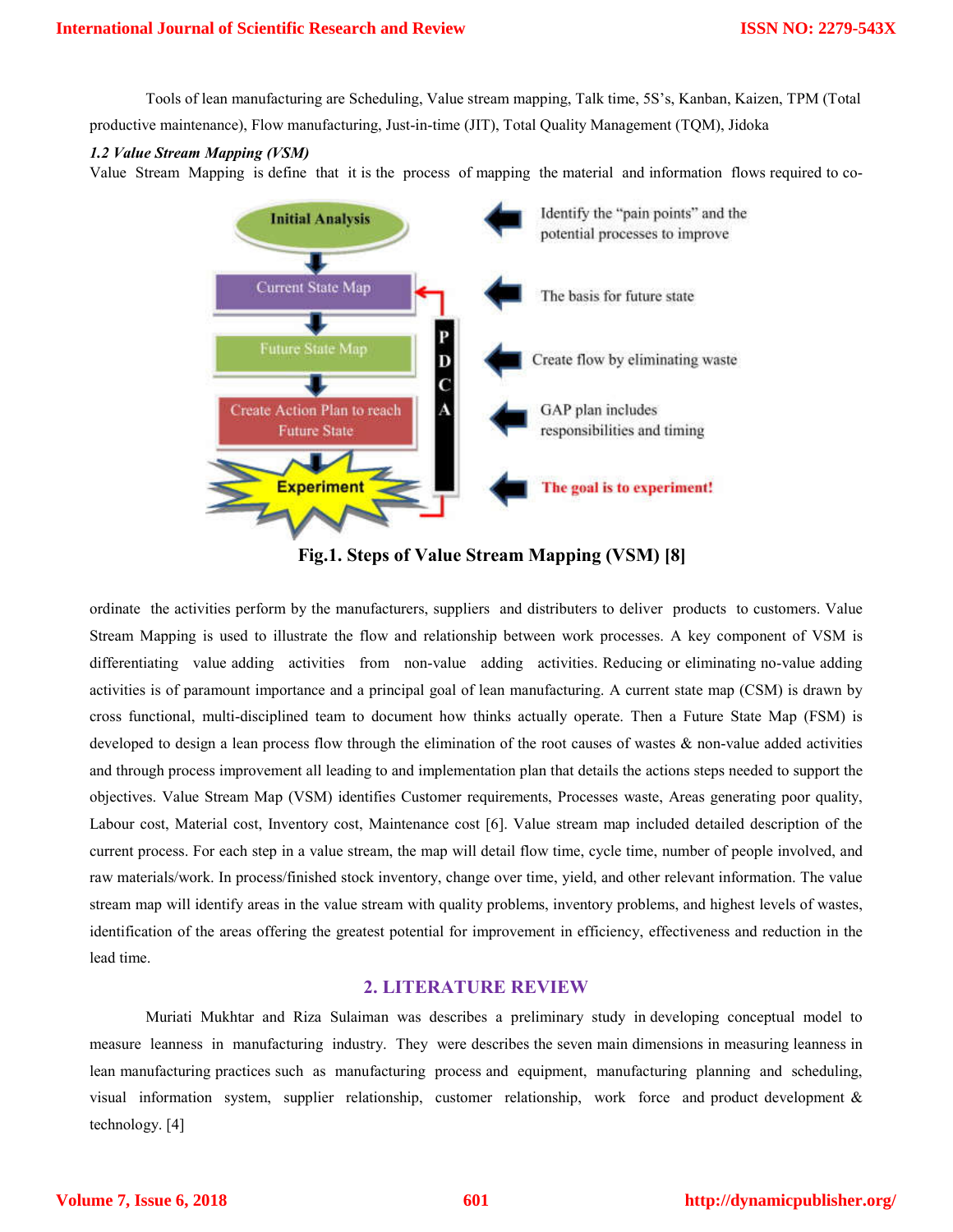A.C.Yamagar and P.M.ravanan were interested in "material management by using some lean manufacturing principles." They were found how flow of material is managed by using some lean manufacturing techniques like reducing unnecessary motion by changing layout, reducing material handling providing trolleys, reducing waiting time by implementing through vendor-managed inventory (VMI) concept. [3]

J.A.Jimenez-Garcia, Tellez-Vazquez and J.M.Medina-flores studied in "material supply system analysis under simulation scenarios in a lean manufacturing environment". They were mainly focuses on supply system, lean manufacturing & simulation on Automotive industry. They are suggest that the use of simulation using pro-model software, giving flexibility to make experiments without using actual systems. [2]

Tyson R. Bowning and Ralph D. Heath interest on study of "Reconceptualising the effect of lean on production costs with evidence from the F-22 program". They were found that, F-22 program also attributed its lack of production cost reductions to the unforeseen costs of lean implementation itself. Also They find that the timing, scale, and extent of lean implementation matter, that the reduction of waste is better construed as the provision of value, and that this value is an emergent property of a process-implying that lean is not the guaranteed result of the elimination of tasks. [1]

R. Sundar, A.N. balaji and R.M. Satheeshkumar were reviewed on "lean manufacturing implementation techniques. "They were suggest that organization had to focuses on all the aspects such as value stream mapping (VSM), cellular manufacturing (CM), U-line system, line balancing, inventory control, single minute exchange of dies(SMED), pull system, Kanban, production levelling, etc. This survey reveals that the successful lean manufacturing system implementation leads integration & simultaneous implementation of lean elements along with proper sequence. [5]

Dr. Bijay Nayak (vice president, manufacturing of SAVE international USA) was proposed that importance of lean manufacturing & value management, if they are properly utilized in the manufacturing industry, will significantly improve the bottom line profit, enhance value to the customers, and eliminate non-value added and wasteful functions, features, processes, operations and activities in any system. [6]

Fawaz A. Abdulmalek and Jayant Rajgopal were studied in "Analysing the benefits of lean manufacturing and value stream mapping via simulation". They were studied in a process industries (steel). They described a simulation model that was developed to contrast the "before" and "after" scenarios in a detail, in order to illustrate to managers potential benefits such as reduce production lean-time and lower work-in process inventory. [7]

Satish Tyagi and Kai Yang were interested in study of "Value Stream Mapping" to reduce the lean time of a product development process". They were states that the objective and associated problems with product development process for a case study unit of a gas turbine manufacturer. Specifically, VSM based method is used to develop the current state map in order to find the wastes in the process and action plan to eliminate all the wastes to reach the future state. [8]

Danijela Gracanin, Borut Buchmeister, Bojan Lalic was describes that Value stream optimizing is very important for lean manufacturing effort. Value stream mapping represents very efficient tool for visualization of activities within production flow focus on activity duration with the purpose to eliminate non-value added activities. The increasing intensity of in the global market. [9]

Christof Oberhausen, Peter Plapper studied that the lean manufacturing laboratory with the help of this manual assembly line, student gain valuable insight in the operation of a manufacturing line as well as in buffer, waste and congestion management. Further research activities in this field will enhance a flexible and efficient production flow supported by integrated IT systems. [10]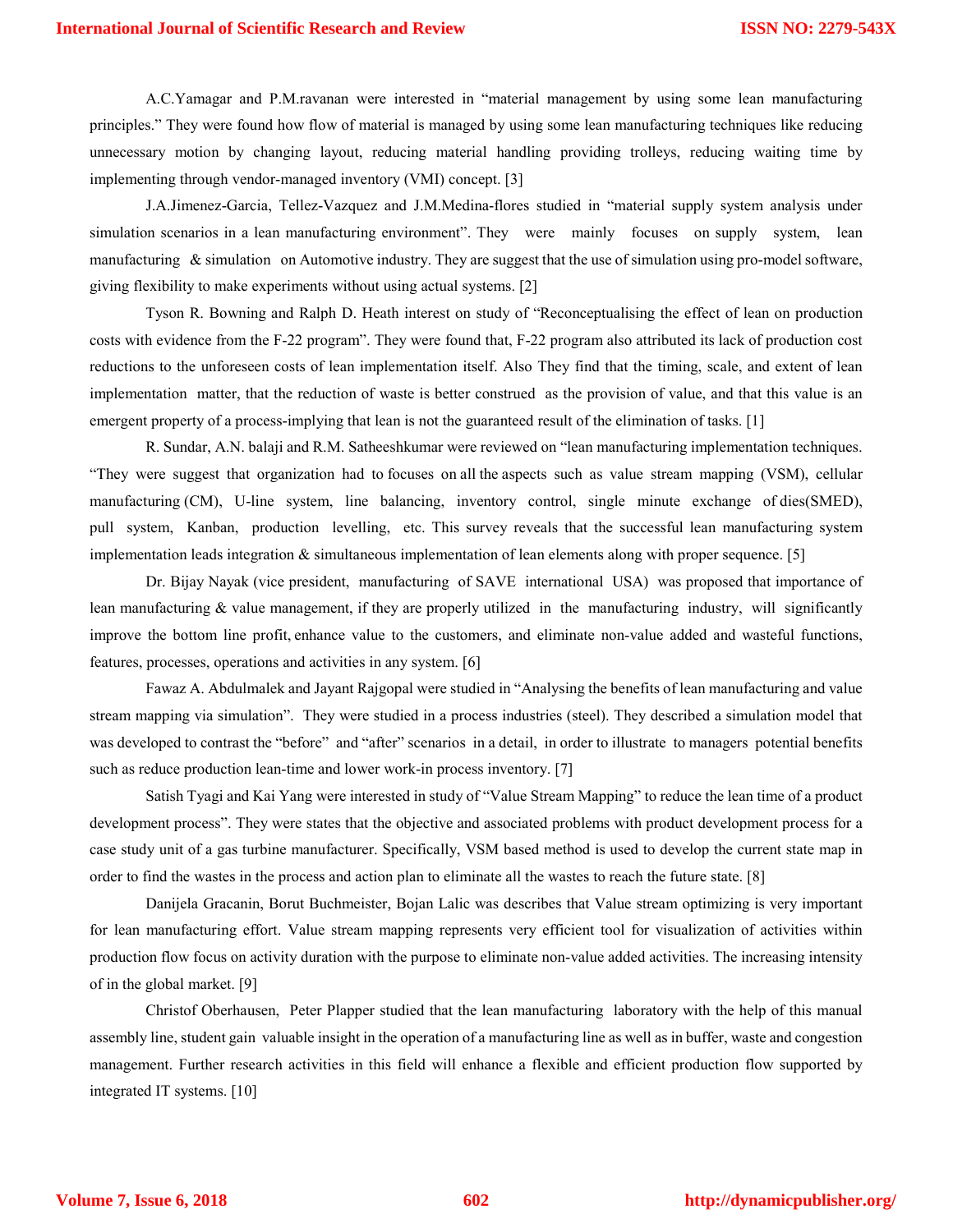## *2.1 Finding from literature review:*

Review of the literature suggest that the current status of lean manufacturing in Indian Fertilizer industries is not very encouraging and lots of work in terms of extensive research and development is needed to improve it.

The available literature also highlights the lack of case study based research for lean implementation in Fertilizer Industry which is needed to understand and identify the barriers and enablers for successful lean manufacturing implementation.

# **3. RESEARCH METHODOLOGY**

Methodology Objectives:

- $\triangleright$  Collected data.
- $\triangleright$  Obtained information from various employees.
- $\triangleright$  Conducted time study.
- $\triangleright$  Observed processes during different times of the day, on different days of the week.
- $\triangleright$  We will use Microsoft Visio software to create current state map into future state map.
- $\triangleright$  We will use e-VSM software to simulate current processes.

## *3.1 About Case Industry:*

Krishak Bharati Cooperative Ltd (KRIBHCO) was incorporated on 17th April 1980 as a national level Multi State Cooperative Society to implement first gas based high capacity Fertilizer Complex consisting of 2 x 1350 MTPD (Metric Tons Per Day) Ammonia plants and 4 x1100 MTPD Urea plants, Each with annual installed capacity of 8.91 Lakh MT Ammonia and 14.52 lakh MT of Urea at Hazira District-Surat, Gujarat, India based on natural gas from Bombay High/South Basin.



**Fig. 2. Process of Fertilizer Industry**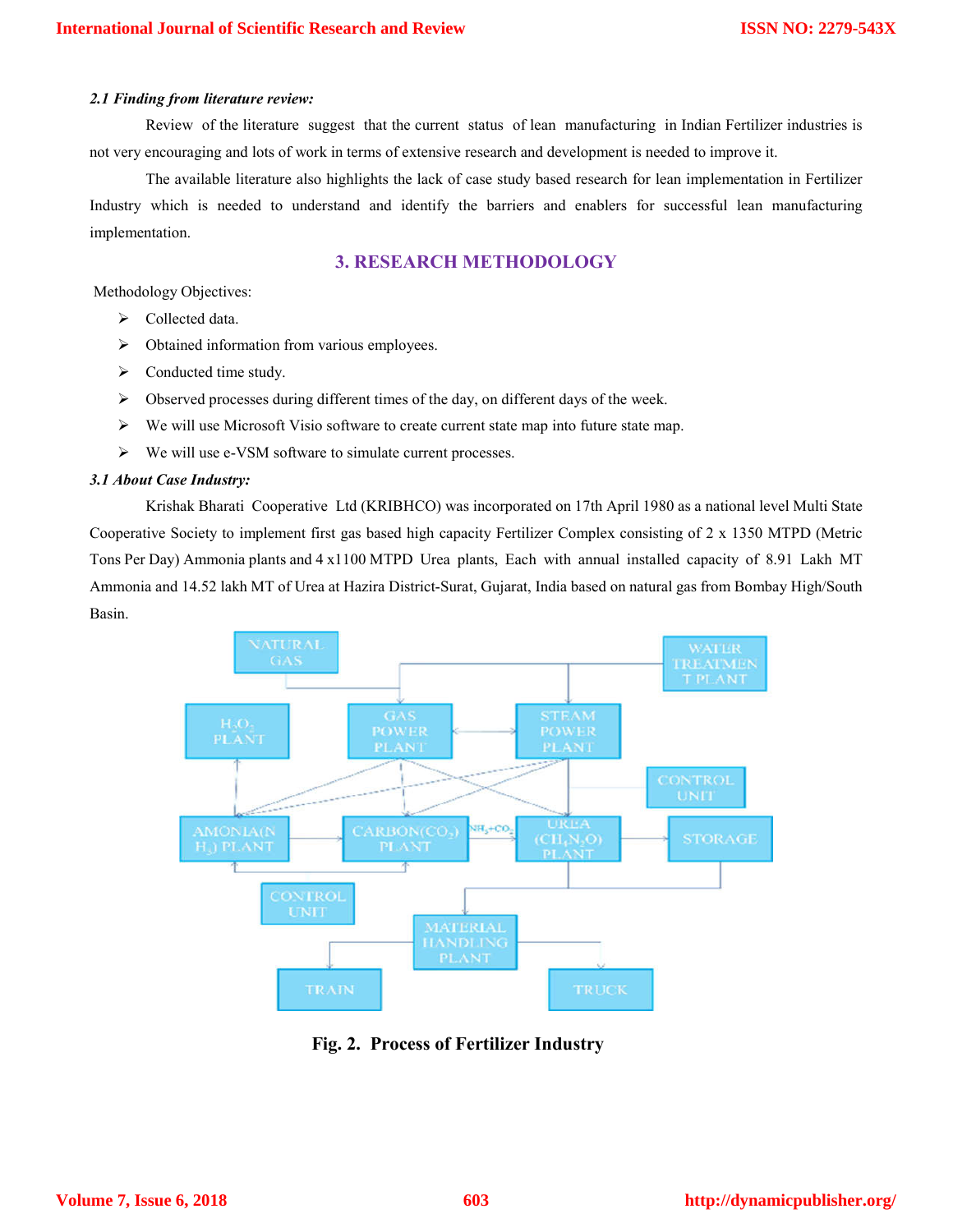There are different types of products are manufactured by KRIBHCO as under: Urea, Ammonia. Bio-fertilizer, Argon, Seeds.



# **Fig. 3. Line diagram of material handling system**

## *3.2 Data collection for this case study:*

The interview questions were designed to find out if all the different types of production waste are actually present in case companies and how these waste have been reduced or eliminated. Also the questions would reveal how these companies are currently managing performance and ways it can be improved.

The interview with employees of KRIBHCO. We also had an oral interview with B.M.Patel (Maintenance Engineer) that lasted between twenty minutes. Also in a material Handling Department, We had an orally interviewed Mr. Parmar (Production Manager) that lasted for about thirty minutes. Other data for this study were also collected from the case company's website and other organizational materials. The interviewer name along with their position and the date of interview was conducted is shown in below table.

| <b>Interviewees</b> | <b>Position</b>       | Date of interview |  |
|---------------------|-----------------------|-------------------|--|
| Mr. B.M. Patel      | Maintenance Engineer  | 14/07/2015        |  |
| Mr. P.N. Parmar     | Production Manager    | 24/07/2015        |  |
| Mr. D.M. Patel      | Maintenance in Charge | 29/07/2015        |  |
| Mr. M.N. Patel      | General manager       | 12/08/2015        |  |
| Mr. J.R. Panchal    | General manager       | 20/08/2015        |  |

**Table 1: Interviews conducted at the case company**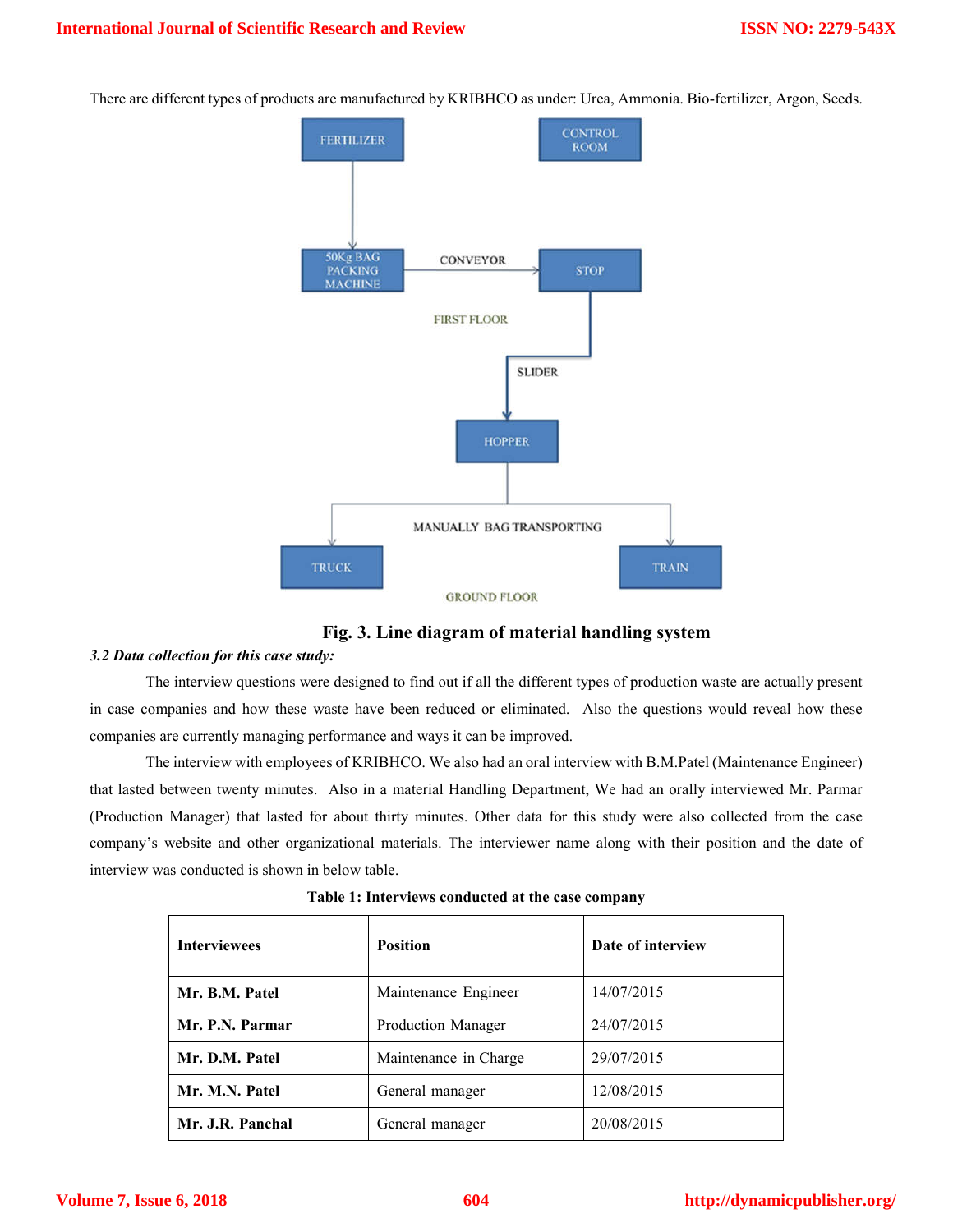We have identified the department in which waste are occur and also to some solution how to eliminate them. Identify different waste from interviews are People, Time, and Material Handling.

# **4. DEVELOPMENT OF CURRENT STATE MAP**

First of all, fertilizer is produced by different chemical processes like mixture of ammonia (NH3) and carbon dioxide (CO2) gases. Amount of fertilizer coming out from the fertilizer producing plant and going to the material handling plant or storage through the conveyor belt. Then fertilizer is pouring in the bags of 50kg through the bag packaging machine. And then fertilizer bags are sealed with the help of machine. Packed fertilizer bags are going to the hopper. From the hopper, this fertilizer bags are manually lifted and transported by the workers till the train and trucks location.



**Fig.4. Bag packing in material handling system and snap shot of manually bag transportation**

#### *4.1 Data collection methodology and process:*

The following procedure used for data collecion:

- $\triangleright$  Follow the manufacturing process from start to finish to get the actual routine.
- $\triangleright$  Ask, if this is the normal routine, or if it is an alternative step.
- $\triangleright$  Observe some setups to get times and batch sizes.
- $\triangleright$  Use a stop watch or other method of getting a value and do it several times.
- $\triangleright$  Collect data on cycle times. Note that manual processes and manual/load/unload of machines can have large variations.
- $\triangleright$  Count shifts and number of operators.
- $\triangleright$  Observe or calculate the time required to transfer the fertilizers bags manually till the trucks & train.

| Table 2. Actual Data of case industry |  |
|---------------------------------------|--|
|---------------------------------------|--|

| <b>PROCESS</b>              | <b>CYCLE TIME</b> | <b>PEOPLE</b> |
|-----------------------------|-------------------|---------------|
| Manufacturing of fertilizer | $60 \text{ min}$  |               |
| Packing of fertilizer bags  | $20 \text{ sec}$  |               |
| Manually bag transporting   | 1 min(per bag)    |               |

The above data collected by the stop watch on the shop floor and this all processes is continuous process so inventory are not calculated during the observation.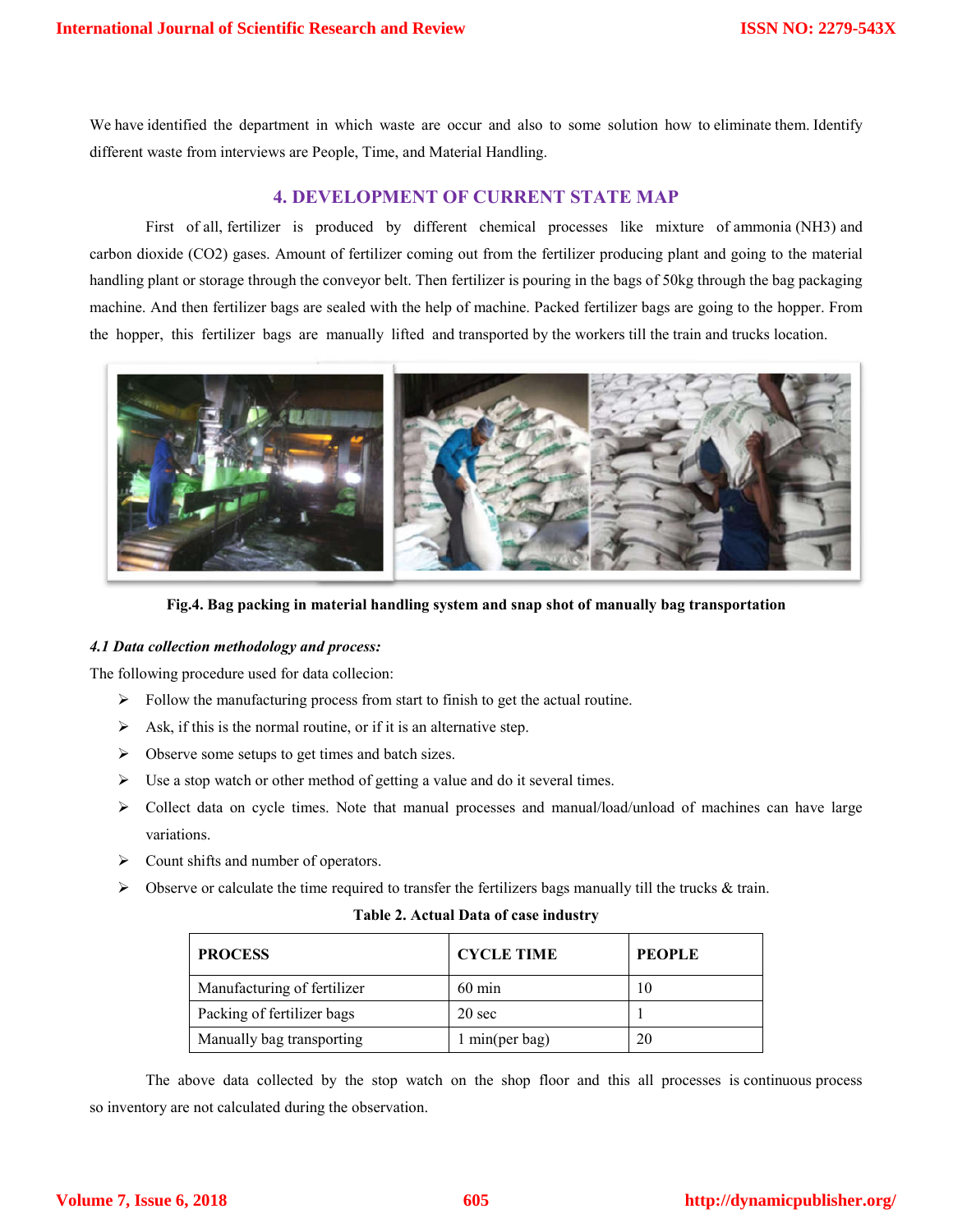#### *4.2 Calculations for manually transfers of fertilizer bag:*

- $\triangleright$  If, 1 minute is required to transfer 1 fertilizer bag. Then in the 60 minute, there are maximum 60 bags are transferred in a shipment vehicle.
- $\triangleright$  If, 1 hour is required to transfer 60 fertilizer bags. Then in 12 hours, there are maximum 720 bags are transferred in a shipment vehicle. 12\*60 =720 bags.
- $\triangleright$  Cost of the worker per person of one day is 150/Rs.
- $\triangleright$  There are around 20 workers are busy with transporting the bag through the delivery vehicle. So the cost of the worker of 1 day is  $20*150 = 3000$  Rs..
- $\triangleright$  This is the scenario of the one day, now if we see the monthly cost of 20 workers then monthly cost of transporting is calculated as  $3000*30 = 90,000$  Rs.
- Now the total cost of 20 workers for 1 year is calculated as  $3000*365=10, 95,000$  Rs.



#### **Fig.5. Current State Map**

 The current state map shows how things really work, this is the "as-is" condition with all of the problems, inefficiencies, and flaws displayed for the entire team to see. There must be through documentation of all non-value added activities. The mapping team should identify the wastes in the system and the root causes of those wastes. The identification of root causes of wastes leads to the elimination of problems and prevention of similar problems from reoccurring. Typically, static map only provide lead time and cycle time data, whereas computer simulations can provide data on inventory fluctuations, process waiting time, and other time base values.

In the current state map the activities are shown in rectangle boxes. First the customer gives the order about requirement of fertilizer bags to the production control department. Then production control department gives the order to supplier. Then manufacturing of the fertilizer is starts. After manufacturing the fertilizer, packing of the fertilizer bag is done. The packing time of the one bag is 20 second. Which is packed by automatic machine and only one Operator is required for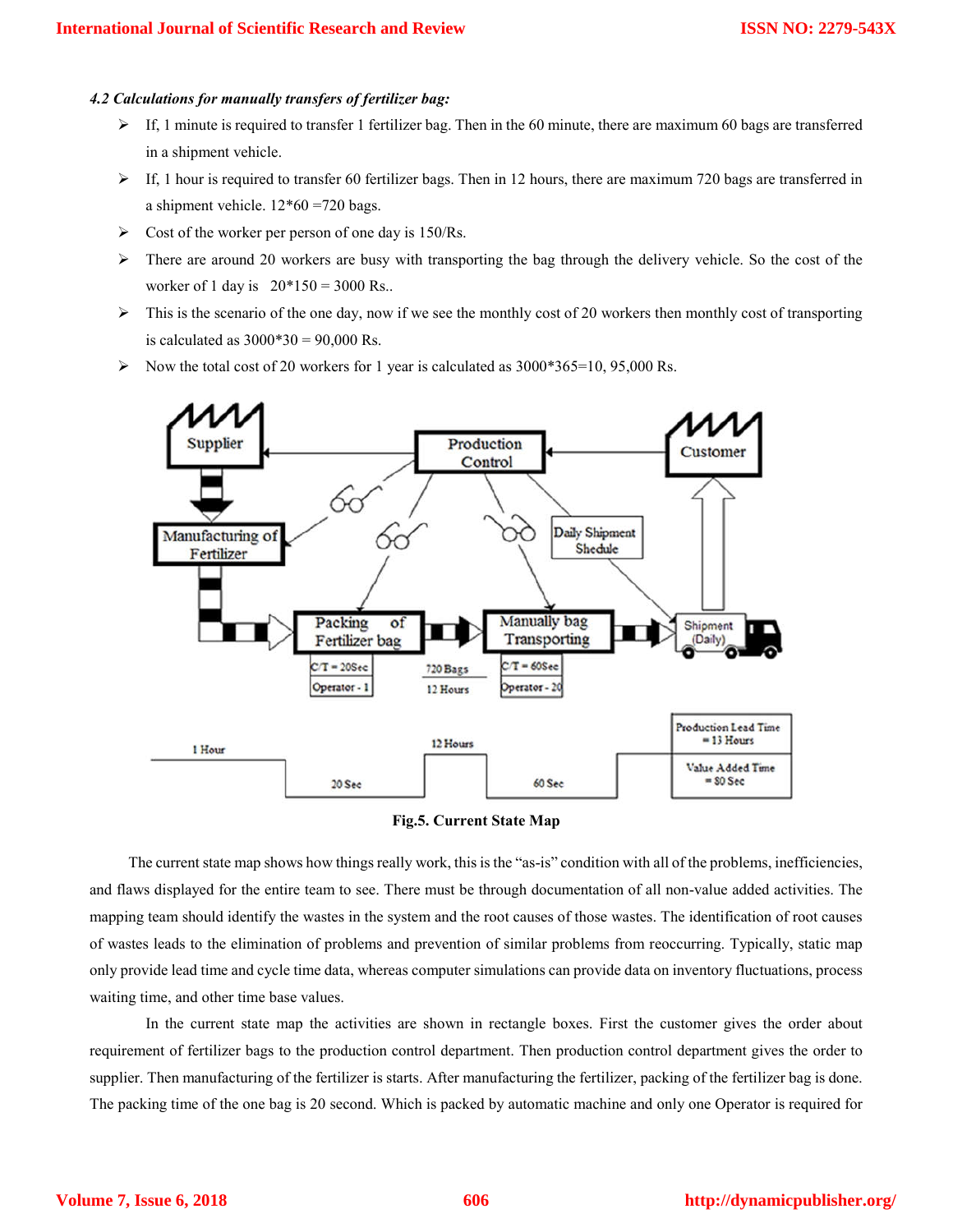packing the bag. As per above calculation, There are 720 bags were transported in a delivery vehicle in 12 hours with manually transportation. Hence the production lead time is 13 hours and value added time is 80 sec.

# **Table 3. Waste Check list**

| <b>Table 4. Area of improvement</b> |  |
|-------------------------------------|--|
|-------------------------------------|--|

| <b>Factor Inspection</b>                       | <b>Waste Identify</b> | <b>Area of Improvement</b> | <b>Suggestion</b>             |
|------------------------------------------------|-----------------------|----------------------------|-------------------------------|
| Handling and movement                          | <b>Yes</b>            | Handling and movement      | Stacker machine               |
| Balance product supply with<br>end user demand | N <sub>0</sub>        | Wasting and damage         | Proper inspectio<br>procedure |
| Physical Fault                                 | N <sub>o</sub>        |                            |                               |
| Wasting and damages                            | <b>Yes</b>            |                            |                               |
| Layout                                         | N <sub>o</sub>        |                            |                               |

| <b>Waste Identify</b> |  | <b>Area of Improvement</b> | Suggestion                         |  |
|-----------------------|--|----------------------------|------------------------------------|--|
| Yes                   |  | Handling and movement      | Stacker machine                    |  |
| No                    |  | Wasting and damage         | Proper inspection and<br>procedure |  |

From the current state map, Identification of the waste in the some task which is mention in above table and suggestion also given. In the material handling waste suggestion is the stacker machine instead of manually transporting.

## *4.3 Reduce handling and movement:*

 Each time the product is handled or moved, it adds cost but does not always add value. It can also impair quality. One of the most difficult challenges of supply chain management in any industry is to minimize handling and movement and this is particularly true for fertilizer in which production is so widely depressed. Reducing handling and movement can save costs both directly (through cheaper distribution) and in directly (by reducing quality problems). However, later in the process there are various ways in which flow can be disrupted including.

- $\triangleright$  Packing lines interrupted by equipment breakdowns, low running speed or defective sealing.
- $\triangleright$  Complex layout in retail packing and labelling areas that result in extra handling
- $\triangleright$  Manually transporting of the product.

 At a packing time of urea bag there were some amount of fertilizer is dropped on the floor. If proper inspection and accuracy will be maintained then product wastages and damaging is reduced.

# **5. DEVELOPMENT OF FUTURE STATE**

Future State Map improves the flow and reduces waste in the value stream. This future state must meet the customer requirements and it includes necessary process improvements to achieve the value stream vision. In the current state map manually transporting of fertilizer bag is replaced by stacker machine. The reduction in time and less people requirement occurs. A future state map identifies the improvement to be made in the value stream and this will shorten the overall cycle time.

From the future map the procedure is same as current state map till the packing of fertilizer bag.

- $\triangleright$  There are 720 bags are manually transferred in a current state map within 12 hours. Here in a future state map. There are 720 bags are transferred in a delivery vehicle within 4 hours and 2160 bags are transfer within 12 hours.
- $\triangleright$  The cycle time of manually transferring the bag is 60 sec and operators or workers are busy with transferring the bag is about 20 in a current state map.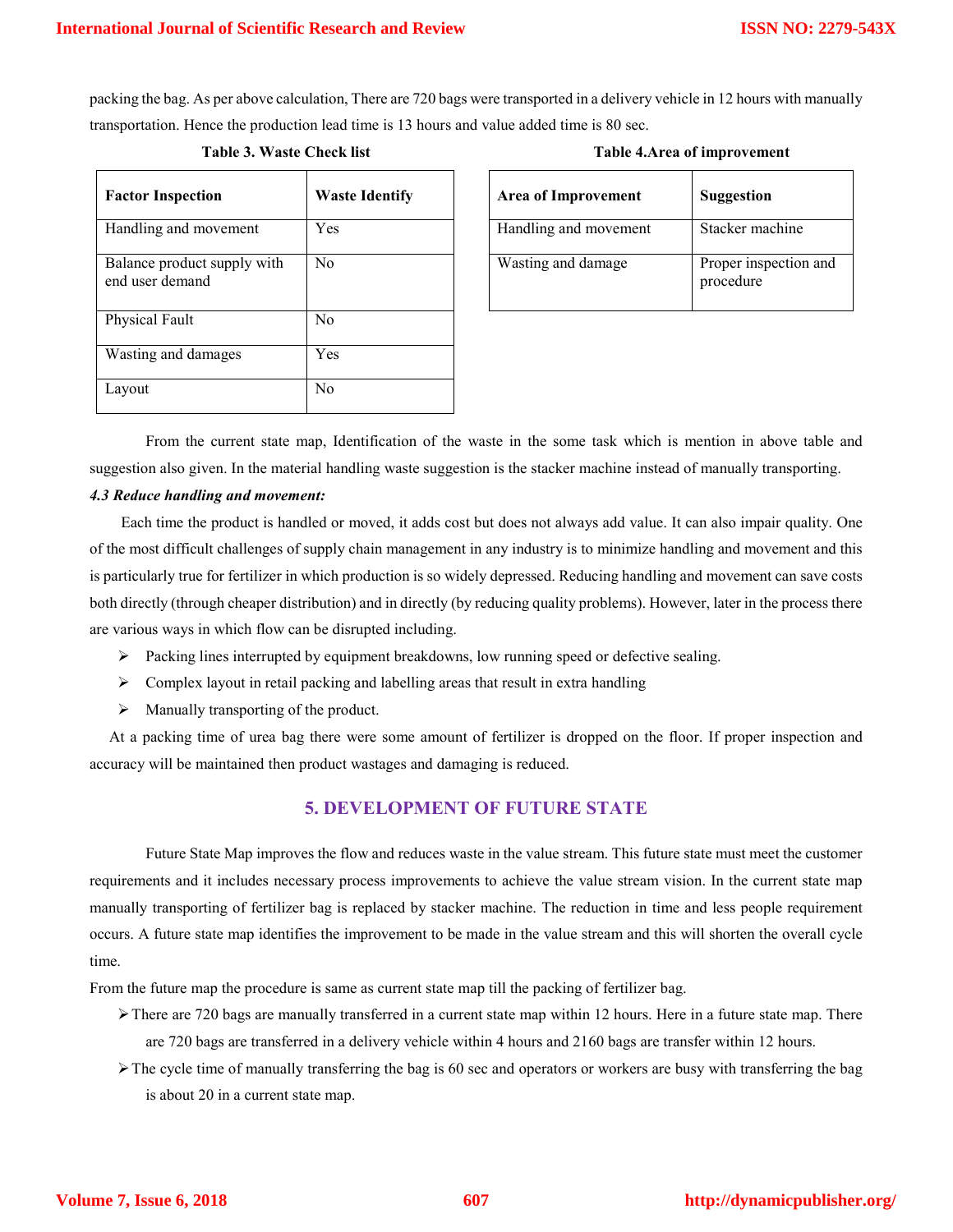- $\triangleright$  Now in future state map the cycle time of transporting the bag thorough stacker machine is 20 sec and operators or workers were busy with stacker machine is only 5 person.
- Hence at the last the value-added time is 40 seconds and production lead time is decrease from 13 hours to 5 hours.

|  |  |  |  |  | Table 5. Cycle time of all process |
|--|--|--|--|--|------------------------------------|
|--|--|--|--|--|------------------------------------|



## **Fig. 6. Future state map**

- $\triangleright$  In the above table. The bag transporting time till the delivery vehicle is 60 sec per bag in a current state map. The capacity of the delivery truck to carry the load is approximately 50 bags, each bags has 50 kg weight so total load is carried by truck is 2500 kg.
- $\triangleright$  There are 40 minutes is required for fully loaded of truck. This is counted by stop watch in a case industry. While in future state map, only 20 sec is required to transport the bag till the delivery vehicle.
- $\triangleright$  One minute is require in the manually transporting the each bag while with the stacker machine there are three bags are transported in a one minute.
- $\triangleright$  So, for the fully load the truck with stacker machine maximum 17 min is required.
- $\triangleright$  Hence, the saving in time = manually transporting time transporting with stacker machine time.

 $= 40$  min – 17 min = 23 min. (saving time)

- $\triangleright$  So, process of loading the truck is 23 min faster than manually transportation.
- $\triangleright$  In whole day for loading the trucks, we get the benefit around 480 min (8 hours) process become faster with compare to manually transporting.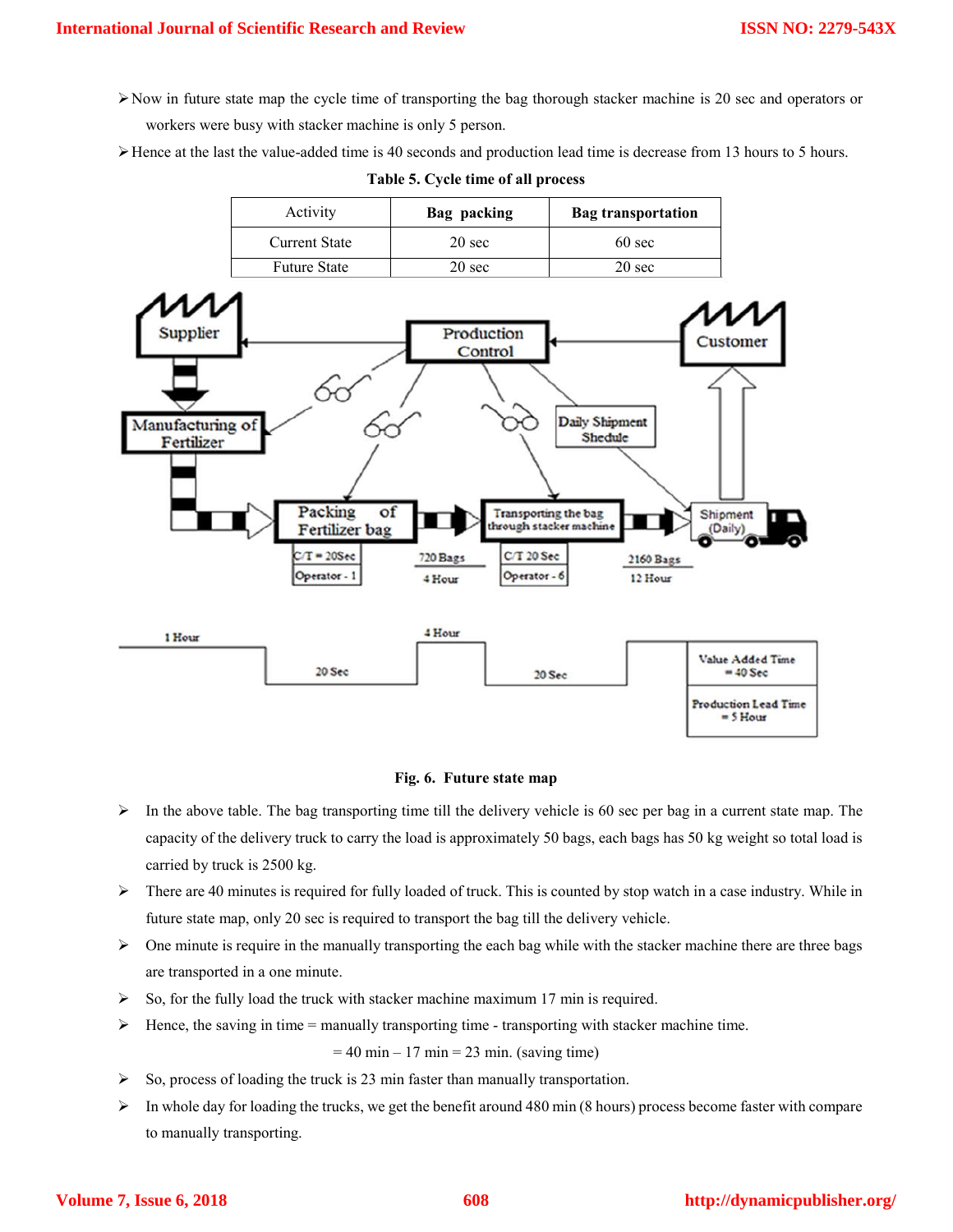

**Fig. 7. Snapshot of transferring fertilizer bag through stacker machine**

# **6. RESULT AND DISCUSSION**

After the analysis of current and future state map some important findings of the case study are interpreted.

- $\triangleright$  Manpower is reduced from 20 to 6.
- $\triangleright$  By replacing the manual transporting of fertilizer bag till delivery vehicle is replaced by stacker machine. It directly reducing the manpower which is associated with manually material handling by replacing the stacker ROI and transportation time is calculated and obtained beneficial for system.
- $\triangleright$  ROI with energy cost: 20 person associated with transferring the bag till delivery vehicle whose wages are 150 Rs. Total cost of workers per year 10,95,000 Rs. The stacker machine cost is approximately 1,00,000 Rs. The operating and energy cost including maintenance cost of the stacker machine of the year is 2,00,000 Rs and only 6 workers are required for handling stacker machine and 6 workers cost per year is 3, 28,500 Rs. So the total cost of transferring the bags with machine is 6,28,500 Rs. So the Return of Investment approximately 1 year which is clear by below graph.



## **Fig. 8. Time-Cost Graph for manual bag transferring process and with using stacker machine**

In manually material handling the yearly cost for transporting fertilizer bags 10, 95,000 Rs. As shown in above graph. This is the Time versus Cost graph in which bag transferring with stacker machine data are included. In the graph